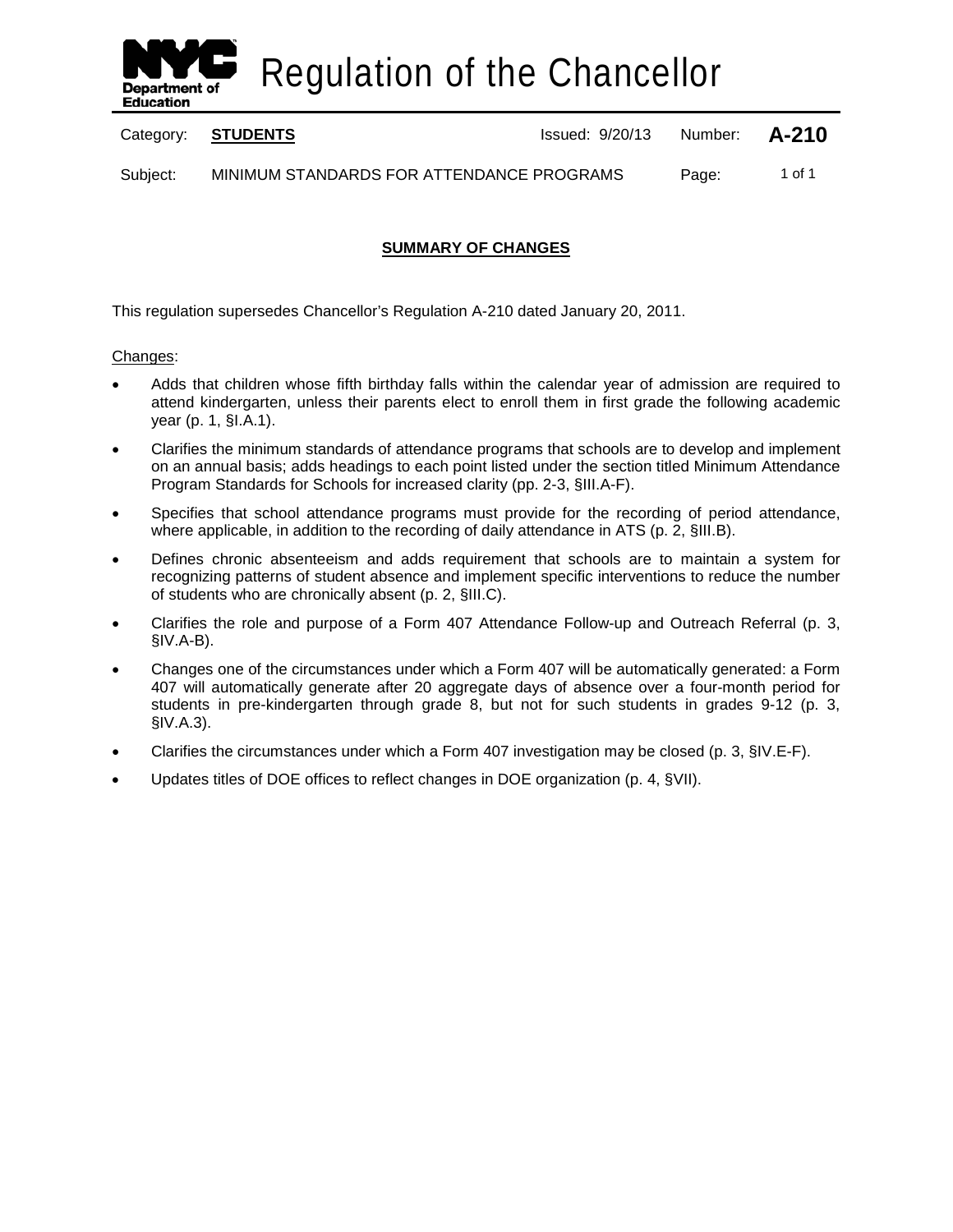#### **ABSTRACT**

This regulation supersedes Chancellor's Regulation A-210 dated January 20, 2011. It sets forth the minimum standards for school attendance programs, including requirements for meeting state attendance mandates, and establishes the policies for school attendance services, attendance reporting, and follow-up procedures. The tracking and follow-up of attendance and chronic absenteeism is one of the Department of Education's most important responsibilities as it relates to the safety, welfare, and educational success of the students of New York City.

### **I. ATTENDANCE LAW**

 $\overline{\phantom{a}}$ 

- A**.** Each minor from 5 to 17 years of age in New York City is required to attend school on a fulltime basis.
	- 1. Children who turn 5 on or before December  $31<sup>st</sup>$  of the school year are required to attend kindergarten at the beginning of that school year, except that such children are not required to attend kindergarten if their parents<sup>[1](#page-1-0)</sup> elect instead to enroll them in first grade the following academic year.
	- 2. Students who turn 17 on or after July 1<sup>st</sup> must complete the school year in which they turn 17 years of age.
- B. Exceptions to the age requirements for attendance are as follows:
	- 1. minors who have graduated from high school.
	- 2. students who have earned a high school equivalency diploma.
	- 3. students 16 or 17 years of age who have been issued a full-time employment certificate.

### **II**. **RESPONSIBILITIES FOR ATTENDANCE SERVICES**

- A. The Chancellor is responsible for setting the minimum standards for school-based attendance programs and providing guidelines related to attendance issues and services.
- B. Principals are responsible for ensuring that his/her school's attendance program meets minimum standards for attendance services, as mandated by State requirements and as delineated in this Regulation and other Department of Education procedural guidelines. This includes approving an annual Attendance Plan, managing the accurate recording of attendance, and supervising a school-based attendance coordinator and attendance committee, as set forth in Section III below.
- C. Children First Networks (CFNs) are responsible for providing support and assistance to schools in order to ensure that minimum attendance program requirements are met. This includes but is not limited to:
	- 1. assisting schools in the development of an Attendance Plan that will allow for the effective implementation of attendance tracking, outreach, follow-up and support services; and
	- 2**.** facilitating training for staff involved in the attendance program, including attendance teachers, attendance coordinators, principals, assistant principals, guidance counselors/support staff, pupil accounting secretaries, family assistants and paraprofessionals.

<span id="page-1-0"></span>The term "parent," whenever used in this regulation, shall mean the student's parent(s) or guardian(s) or any person or agency in a parental or custodial relationship to the student.

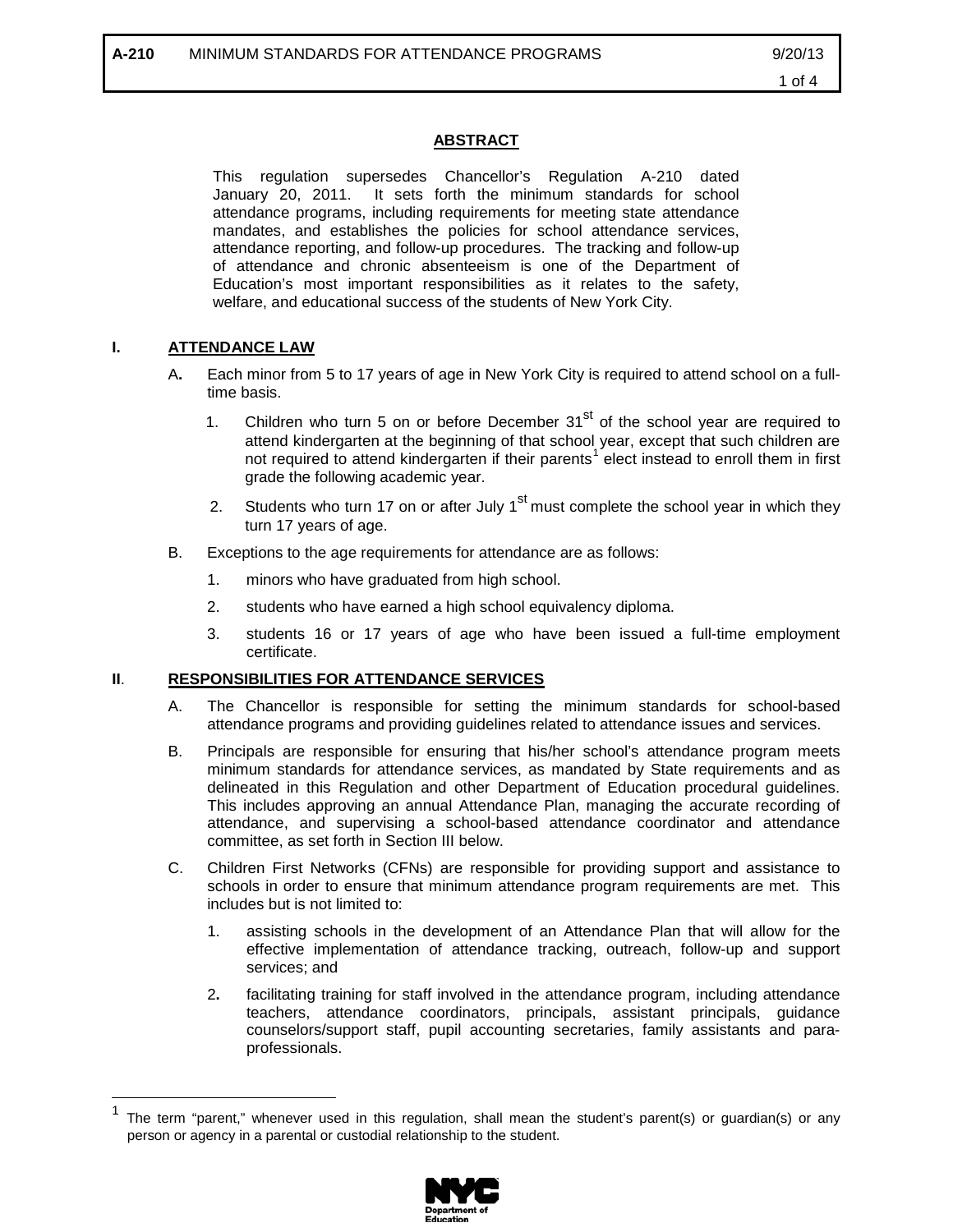**A-210 MINIMUM STANDARDS FOR ATTENDANCE PROGRAMS 69/20/13** 

## **III. MINIMUM ATTENDANCE PROGRAM STANDARDS FOR SCHOOLS**

- A. **Annual Attendance Plan:** Every year on or before October 31<sup>st</sup>, each school is required to submit an annual Attendance Plan that delineates the school's policies and procedures regarding attendance. This plan is a component of the Office of Safety and Youth Development's Consolidated Plan. Based on this plan, schools are to develop, communicate and implement policies for: maintaining accurate records of student attendance; monitoring patterns of student lateness and absence; and using effective intervention strategies to improve school attendance.
- B. **Recording Attendance:** Student attendance for the day must be recorded in ATS on a daily basis. In grades 9–12 and in departmentalized schools (a school that is organized around academic subject departments) at any grade level, attendance also must be recorded for each period of scheduled instruction, via ATS or another recording method, in accordance with procedures defined in the school's Attendance Plan. Teachers are responsible for ensuring that accurate records of attendance are kept for each student on register. Scan sheets must be signed by the teacher. Changes to scan sheets may only be made by the person whose signature appears on the sheet and must be initialed by that person. All other changes of attendance must be documented on the Change of Attendance Form or similar record and entered into the ATS System. Scan sheets and other forms of attendance documentation must be kept on file at the school for 6 years after the student's expected date of graduation. Principals must make these records available to those authorized to review, inspect, or audit them.
	- 1. **Recording Reasons for Absence:** Schools are to make every effort to identify and document the reasons for student absences. School policy will define the kinds of absences that will be excused and those that will not be excused, and define the supporting documentation to be collected and maintained.
	- 2. **Recording Lateness/Early Departure:** School policy will define what constitutes a late arrival and define which late arrivals are excused and not excused. Schools are to keep records of late arrivals and early departures in accordance with school-defined policies. A student who is marked late is considered present for the school day. No number of late arrivals constitutes an absence. A student is considered present for the day if s/he attends at least one instructional period. Frequent or unexcused lateness or early departures require the same follow-up and intervention procedures as absences.
	- 3. **Religious Accommodations:** Schools must follow Chancellor's Regulation A-630 for recording early departures and excused absences due to religious observance.
- C. **Ensuring Regular Student Attendance:** Schools must establish and maintain a system for recognizing patterns of student absence. A student who misses the equivalent of 2 or more days per month, or 20 or more days in the school year, is considered chronically absent. Schools are to establish and implement specific interventions to reduce the number of students who are chronically absent.
- D. **Attendance Coordinator:** At each school, an attendance coordinator (administrator or pedagogue) is responsible for the overall operation of the school attendance program, under the supervision of the principal or his/her designee. This includes but is not limited to ensuring that student attendance is recorded accurately, all documentation is appropriately signed and available for review, parents are contacted following a student's absence, all documents related to attendance tracking are filed appropriately, and all 407 procedures, as specified below, are followed.
- E. **Attendance Committee:** Each school must have an Attendance Committee consisting of members of the school community including, but not limited to, teachers, administrators, attendance teachers, and guidance counselors. The Attendance Committee uses data and case study to identify and resolve underlying reasons for lateness and absences.

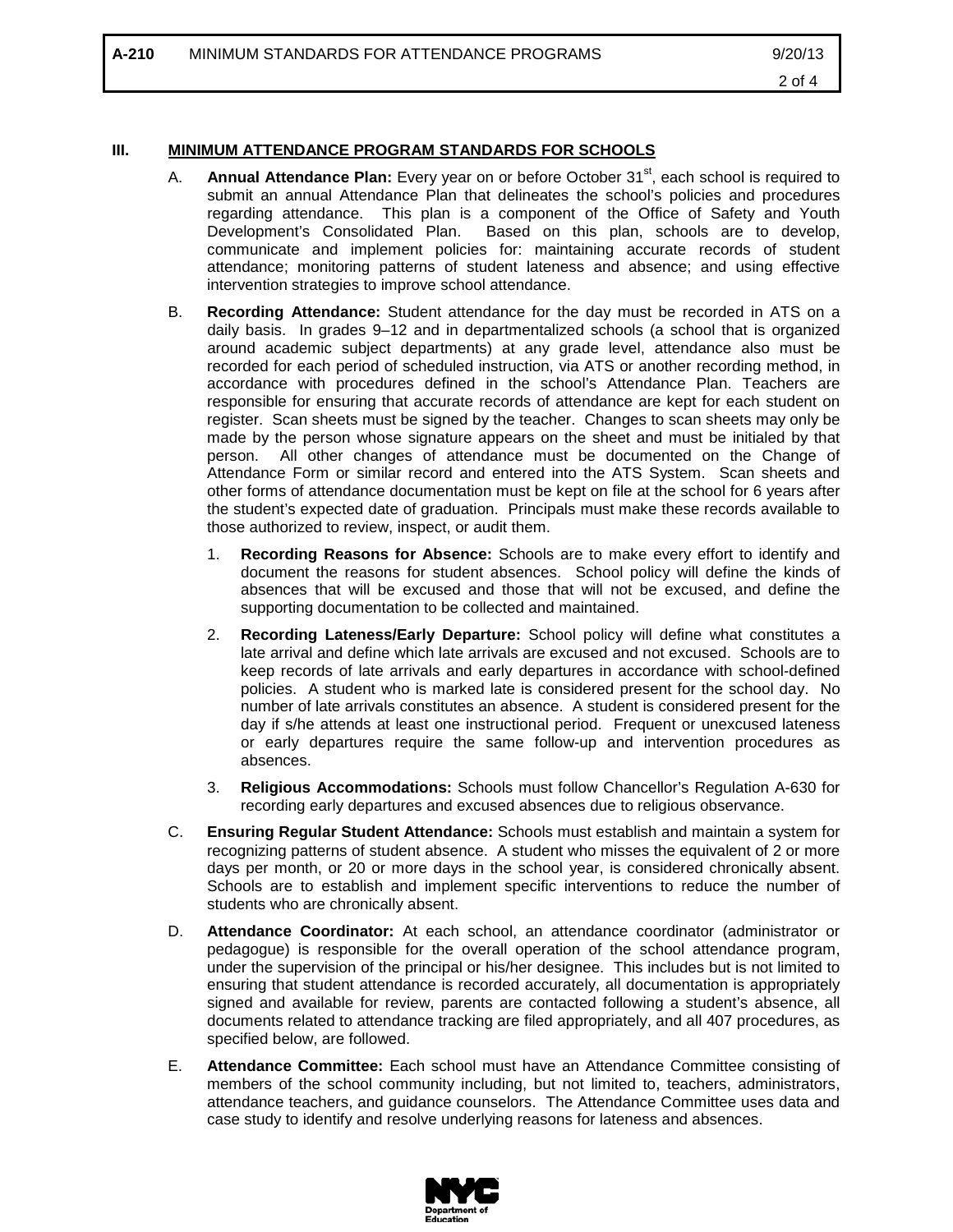F. **Parent Outreach:** Schools must contact parents to determine the cause of a child's unexplained absence and propose a resolution. Every effort must be made to telephone parents on the first day of a student's absence. Automated calling systems may be used, wherever possible, to supplement school outreach efforts. All parent contacts and attempted contacts must be documented and kept on file in the school. Outreach and intervention efforts are to be entered into the ILOG system on ATS. Schools are responsible for maintaining up-to-date parent contact information (address and phone numbers) in ATS.

### **IV. THE FORM 407 TRACKING SYSTEM**

- A. The Form 407 Attendance Follow-up and Outreach Referral ensures that a documented investigation is undertaken for every student who requires continued follow-up after standard outreach and intervention measures have been utilized. A school conducts a 407 investigation to identify the reasons these students remain absent and to return them to school or appropriately discharge them. A Form 407 Attendance Follow-up and Outreach Referral will be automatically generated at all schools under the following conditions:
	- 1. when a student has been absent for 10 consecutive days.
	- 2. where there has been a prior 407 investigation for a student, when such student has been absent for 8 consecutive days or 15 aggregate days.
	- 3. for students in pre-kindergarten through grade 8, when a student has been absent for 20 aggregate days over a four-month period.
- B. A 407 referral will also be automatically generated 30 days after a student has been discharged as "Address Unknown," or 20 days after a student has been discharged to a non-DOE school without documentation of enrollment. The purpose of these 407s is to initiate a new investigation to ensure that the "Address Unknown" designation is still appropriate and ascertain if any additional information concerning the student's or family's whereabouts has become available.
- C. The Form 407 Attendance Follow-up and Outreach Referral may also be manually issued when a home visit or investigation is necessary, as determined by school administration.
- D. After the Form 407 has been generated, the school is to record all information, outreach efforts, and interventions in either the ILOG System on ATS, directly on the Form 407, and/or as a comment code in ATS. If the case cannot be resolved at the school level, the Form 407 is given to an attendance teacher for further investigation.
- E. When the investigation is complete, the resolution code and date of closure must be entered into the ATS System and the Form 407 must be filed at the school. An attendance 407 is closed upon the student's return to school or valid discharge. A 407 that is generated when a student is discharged under the circumstances described in Section IV.B. of this regulation is closed with a code indicating the result of the investigation. For 407s that cannot be closed, a comment code may be entered in ATS.
- F. All Form 407s generated for students in pre-kindergarten through grade 8 that remain unresolved for over 10 days must be reviewed by the attendance coordinator and/or principal in order to ascertain the issues obstructing resolution. If the 407 cannot be closed within 10 days, a comment code must be entered in ATS.

### **V. CLEARANCE OF REGISTER**

The principal, in conjunction with the attendance coordinator, must develop a Clearance of Register program designed to locate and either return to school or appropriately discharge students who are on the school register and who have not appeared at the beginning of the school year, including students who have been list noticed into the school.

#### **VI. TRAINING AND TECHNICAL ASSISTANCE**

The Office of Safety and Youth Development provides training, technical support, and assistance to schools and network staff on all issues related to attendance.